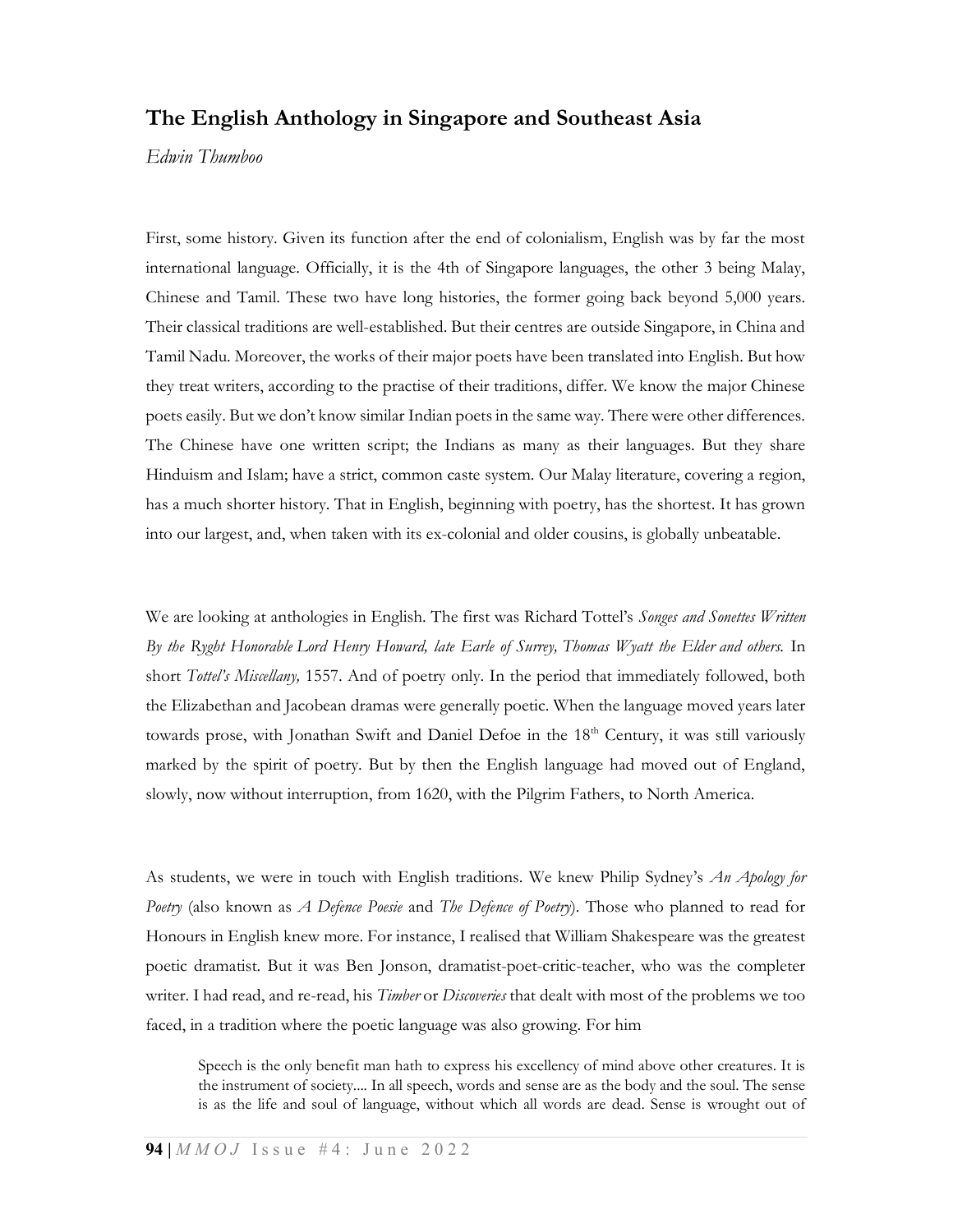experience, the knowledge of human life and actions, or of the liberal arts.... Words are the people's, yet there is choice of them to be made.... They are to be chose according to the persons we make speak, or the things we speak of. Some are of the camp, some of the council-board, some of the shop, some of the sheepcote, some of the pulpit, some of the bar, etc.…All attempts that are new in this kind are dangerous, and somewhat hard, before they be softened with use. A man coins not a new word without some peril, and less fruit: for if it happen to be received, the praise is but moderate; if refused, the scorn is assured. Yet we must adventure, for things at first hard and rough are by use made tender and gentle…. Some words are to be culled out for ornament and colour, as we gather flowers to strew houses, or make garlands; but they are better when they grow to our style as in a meadow, where though the mere grass and greenness delights, yet the variety of flowers doth heighten and beautify…. Language most shows a man: speak, that I may see thee. It springs out of the most retired and inmost parts of us, and is the image of the parent of it, the mind. No glass renders a man's form, or likeness, so true as his speech.<sup>3</sup>

Look at the difference for instance, between Jonson's

Drink to me only with thine eyes,

And I will pledge with mine;

Or leave a kiss within the cup,

And I'll not ask for wine.

The thirst that from the soul doth rise

Doth ask a drink divine;

But I might of Jove's nectar sup,

I would not change for thine.

## and this from his Giles and Joan:

Who says that Giles and Joan at discord be?

Th' observing neighbours no such mood can see.

Indeed poor Giles repents he married ever,

But that his Joan doth too. And Giles would never

By his free will be in Joan's company;

No more would Joan he should. Giles riseth early,

<sup>&</sup>lt;sup>3</sup> Ben Jonson, Timber: or, Discoveries: Made Upon Man and Matter: As they have flow'd out of his daily Readings; or had their refluxe to his peculiar Notion of the Times. 1902, pp. 94-104.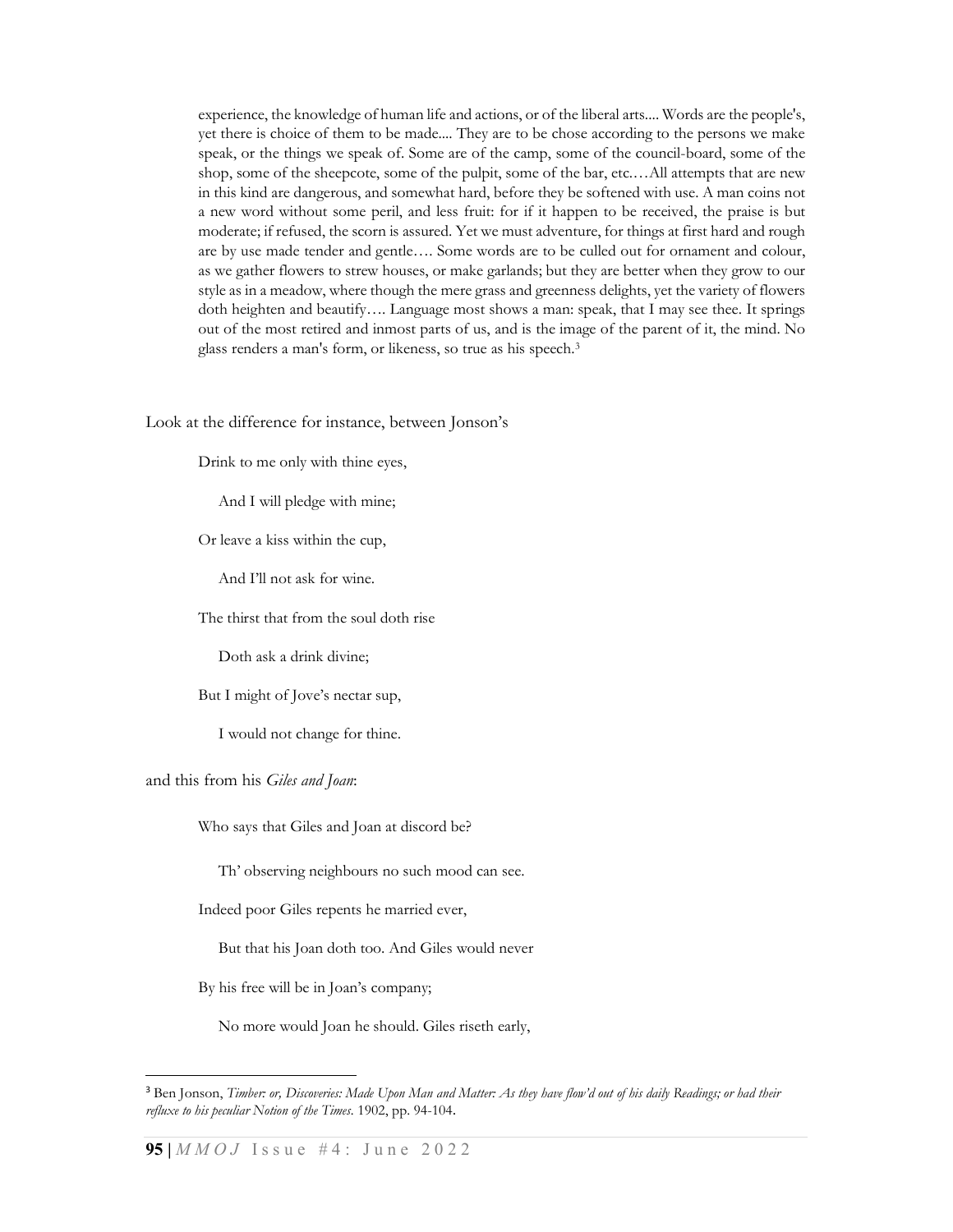And having got him out of doors is glad;

The like is Joan. But turning home is sad,

And so is Joan. Or that his long-yearned life

Were quit outspun. The like wish hath his wife.

Few of his contemporaries and successors wrote about their problems in the way Jonson did. He was particularly useful. He still is. His criticism touches the most delicate lines in his poetry and is therefore the most instructive in terms of service-offering.

How did the language spread? Broadly, it had, within Britain and Ireland (1); then further in America, then Canada-South Africa-Australia-New Zealand, known as Dominions (2); then the colonies, over the later years, from Aden to Zanzibar (3); then as the literature achieved maturity, moving from the vertical to the horizontal, (3a); then increasingly to other countries as a second, business, foreign or international language (4); and space (5), then under the oceans, provided we are driven there (6). Each phase is an age. From the 50s till today, this Singapore literary line moved one into the other gradually, as each shift took time to establish itself. You educated yourself into them.

It was in (1), (2), (3) and (3a) that significant changes occurred. My concern here is with (3) and (3a) to which all ex-colonies, including Singapore, belong. It was the extensive colonialism in this phase (3), which laid the foundations of the broader, larger, global literacy in English. But it is only recently that we, in the Commonwealth, know how it started first in the Philippines<sup>4</sup>, a US, non-British colony, almost three decades before English literature was begun in India by Mulk Raj Anand (Untouchable, 1935), R. K. Narayan (Swami and Friends, 1935) and Raja Rao (Kanthapura, 1938). Those of us who studied in British colonial universities took these three novelists as the first in English from the largest, non-Anglo-Saxon part of the British Empire. Now we know better.

Singapore joined later, about 10 years after Japan surrendered. The early flowering of Goh Sim Tub, Hedwig Aroozoo (later Hedwig Anuar), Lim Thean Soo, Wang Gungwu, Beda Lim and a few others such as James Peter Chin, between 1948-50, inspired the emergence of forces around 1955 in the Faculty of Arts, University of Malaya, Bukit Timah Campus, Singapore. Names need to be mentioned, and remembered. Ee Tiang Hong had joined the university as a student in 1951.

<sup>4</sup> See for instance the earlier section of Gemino H. Abad's Introduction, 'Mapping Our Poetic Terrain: Filipino Poetry in English from 1905 to the Present', in his A Habit of Shores: Filipino Poetry and Verse from English, 60's to the 90's, University of the Philippines Press, 1999.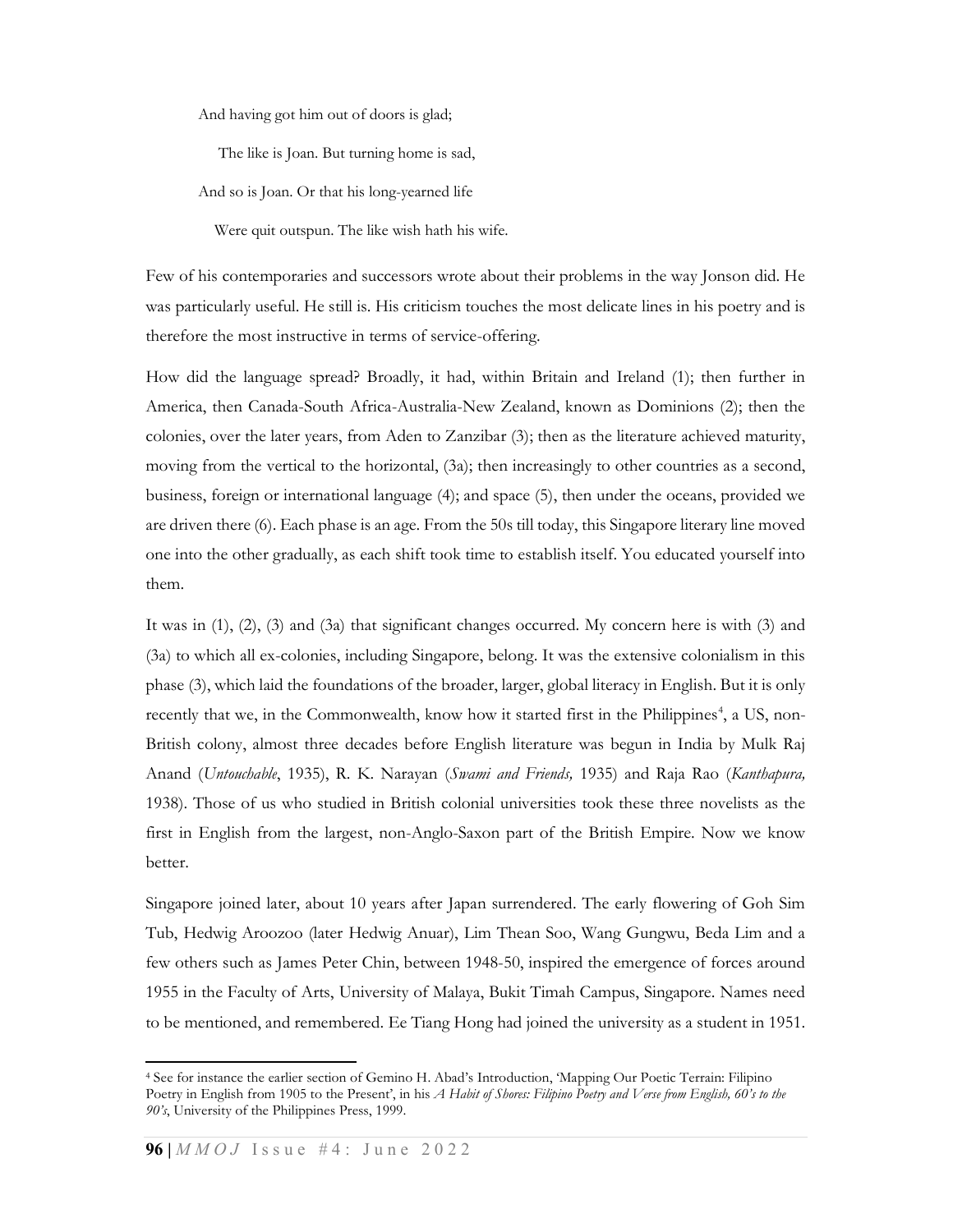I went up in September 1953. We became lifelong friends. When I left the university in May 1957, those with strong literary interest in situ, chiefly as poets and editors, added Wong Phui Nam, Tan Han Ho, Herman Hochstadt (who left at the same time as I did), Lloyd Fernando, Oliver Seet, Ho Wah Kam, and Daniel Kovilpillay. We wrote, we edited. Two journals are worth mentioning: the New Cauldron and, later, Fernando's Write. There were others: The Undergrad, Pelandok, and The University of Malaya Students' Union Magazine. By then, only Wang Gangwu (Pulse, 1950), and Edwin Thumboo (Rib of Earth, 1956) and later Ee Tiang Hong (I of the Many Faces, 1960) had individual volumes. While each was interesting, the vision they projected was naturally very personal. There was no national body of criticism that showed the thinking of the poets, as there was, for instance, when Elizabeth I was Queen of England, four to about four and a half centuries ago. We knew there was an English sense of poetry inspired by Greek and Latin teachers from Plato and Aristotle, later to Ovid and Suetonius, and centuries later, through medieval scholars in Europe, especially those in the monasteries and the 2 new universities, Oxbridge.

The making of a literature in English, in (3), was virtually a university affair. Almost all the first generation of poets in England and the Empire/Commonwealth were students of the English Language and Literature. Take the Commonwealth: Anand, Narayan, Rao, Ezekiel; Naipaul, Braithwaite; Achebe, Soyinka, Okigbo; Halpe, Gunaratne; N'gugi, Theo Luzuka, Rubadiri; there are more. Some were moved to write, chiefly poetry and fiction, at reasonable pace. But hardly any criticism, except for their tutors on academic subjects. We worked with what resources we had. Literary traditions had yet to form, adopted and modified, from the Greek and Latin, as they had in England, and later, America and the whole Commonwealth, including Singapore.

I knew a little about anthologies before I went up to the university: Palgrave's The Golden Treasury had been a familiar volume at home. My father's beautiful leather-bound copy I read and treasured. And we had used Henry Newbolt's anthology of longer poems in 1951, whose 'Sobrab and Rustum' I had to re-read in 1955. And I had in 1951 bought the Oxford's Book of English Verse. And the University library had about two dozen other anthologies. But a later favourite was Richard Aldington's The Viking Book of Poetry of the English-Speaking World. Some 375 pages, with nearly 1,300 poems by the better-known poets of the older, English-speaking world: Britain, Ireland and the USA. Aldington was a firm prisoner of his world, and remained in this main area where a few poets from the Commonwealth, like Roy Campbell from South Africa, had come to them. I had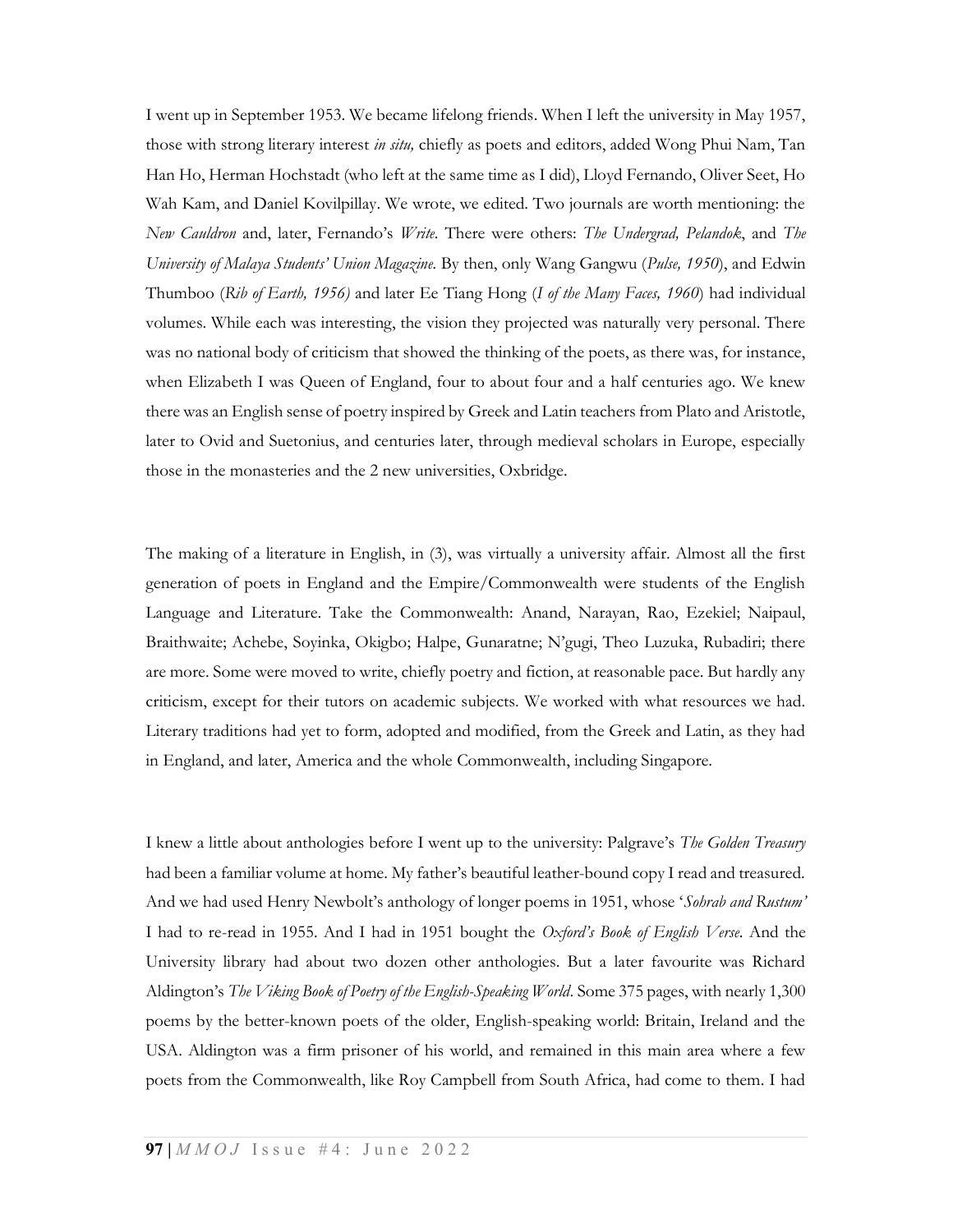to wait till the later 60s before reading poets from Canada, Australia, New Zealand, the Caribbean, Africa, India, Sri Lanka and elsewhere, who wrote in English, their English, in World Englishes. It is worth recalling that Robin Williams, the American actor, used Aldington's anthology as his text in the film *Dead Poets Society* (1989). Great as this was, he was right to rip its introduction out. The idea behind was unique; the anthology was not. The non-Anglo-Saxon poetry in Englishes had yet to be composed. Aldington was, in some ways, too early in the line of global anthology development.

Back home, here, Phui Nam and Han Ho edited the first local anthology, Litmus One, for the Raffles Society. It brought together much of the university poetry published between 1949 -1957. The anthology was to select as much of the writing that had been done. Alas, the idea was ignored as each generation had its own ambitions. No *Litmus Two*. Both editors believed rightly that we had to know what had been written, how we were influenced, gradually, by poets from within; and what remained to be done. Moreover, they were unusual in having moved into modern American poetry and criticism, were influences by John Crow Ransom's idea that

a poem should be a fusion of a sensory embodiment of ideas (texture) and its equivalent in abstract terms holding the framework of the poem together (structure).<sup>5</sup>

This accounts for the two principles they adopted for selections:

- to include any poem which we judge to be neither bad nor indifferent,
- (ii) to present a bird's-eye-view of University verses since 1949.<sup>6</sup>

The next anthology was Herman Hochstadt's collection of short stories: The Compact: A Selection of University of Malaya Short Stories 1953–1959. He was probably influenced by the 2 Litmus One editors as he noted the period he covered.

There was no further anthology in English in Singapore or Malaysia till The Flowering Tree (1970) which I put together within a fortnight, for the literary and cultural symposium I organised for our secondary school students. Students needed poems. I had at the same time, decided to do two other anthologies at a later date. These were Seven Poets (1973) and The Second Tongue (1976). Apart

<sup>&</sup>lt;sup>5</sup> Litmus One: Selected University Verse, 1949- 1957, Raffles Society, University of Malaya, Singapore, p 11.

<sup>6</sup> Ibid, p. 11.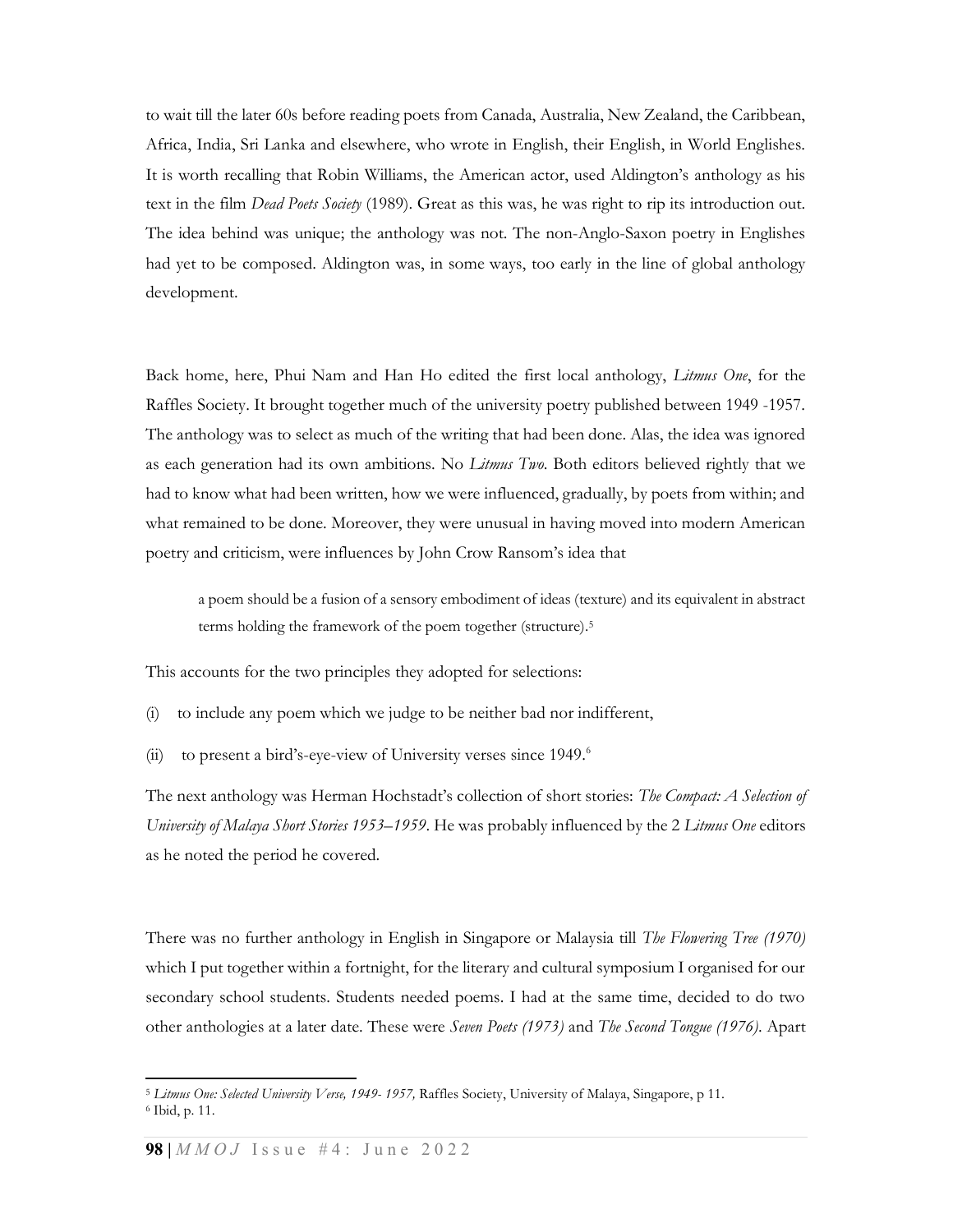from settling down in the Dept of English to which I had returned in mid '66, I wanted time to cultivate Heinemann Educational Books (Asia) Ltd., here, in Hong Kong and London. Leon Comber had started the Writing in Asia Series in 1966. He published my third anthology, *The Second* Tongue. No harm waiting as there would be more poems to select from!

The Flowering Tree took more doing than thinking. While the first thing that struck me was the unusual diversity of the poets. Apart from the few in schools, those who composed in English were all at the university. Those composing in Malay, and Tamil were not. The Chinese had Nanyang University. Wong Yoon Wah who returned with his Wisconsin Ph D in late 1973, was there. He organised the first multi-lingual reading of poetry at *Nanta* in 1975. I was invited. He started a vital, lasting trend that developed slowly, but surely. They are a strong part of our public reading scene.

Yoon Wah was twenty years in the future in 1955. Our few poets in the four languages had very modest contact. Those who did not use English kept to their Malay, Chinese and Tamil. There was no extensive sharing yet. The Ministry of Culture's literary committee was V T Arasu, Masuri S N Wong Meng Voon with me as chairman.

For those who, like me, spent their teens in the early 50s, this was a period of some 70 years. It bred the poets of my generation. Fictionist were rare; dramatist even rarer. Moreover, it is virtually impossible, as I implied earlier, to propose exact dates for these 6 phases. We felt them, individually. I can only identify and sequence them. Our mother tongues enter our English so that the Englishes, when taken together, are fantastically broad and deep. No other language in the world, together with its subgroups, is richer or more exciting than our Englishes, now a multiple language with more sub-varieties than any other. This will become clearer as we develop more of our own English linguists who will tell us more. It has many cultures, rhythms and sounds. We can then know more about its variations.

The space of (3a) is now open ended. It is no longer possible for individual anthologies to dominate lengthily. Aldington's was the last one. What we do have now, after 2,000 AD is something like Garrison Keillor's Good Poems (2002), Good Poems for Hard Times (2005) and Good Poems American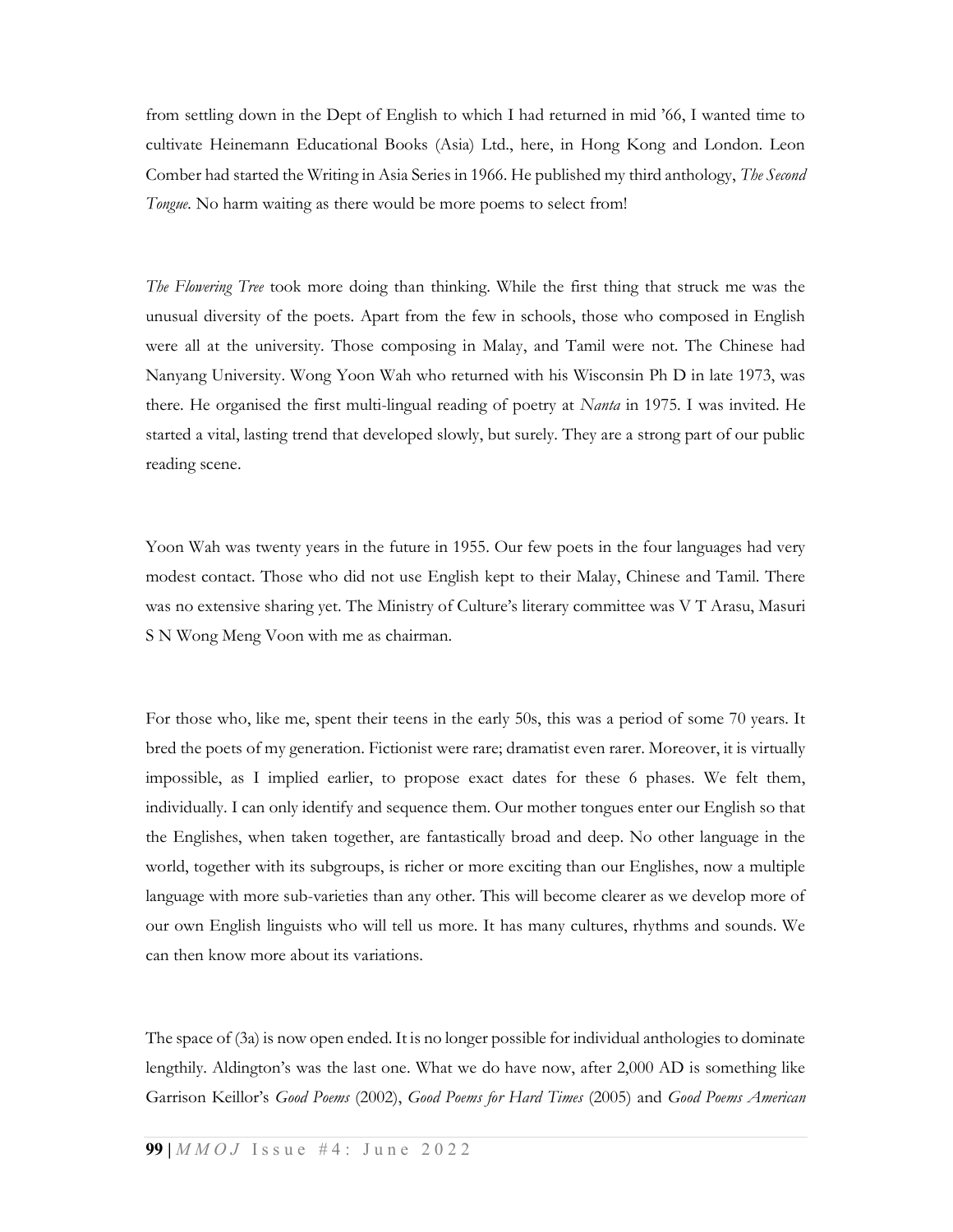Places (2011). From Minnesota, America, his anthologies are in a series that may well grow. For him, his field is America and less of the older areas. But he takes his own interests as primary, and is very close to American poetry, especially young American poetry. Every one of the poems in these anthologies has been read over the radio in Minnesota. He believes that that is the best way of testing a poem. Yet his collection is intriguing for the poems it includes and the poems that are left out. It is phase (3a). For instance, of the Romantics, Wordsworth-Coleridge-Keats-Byron-Shelly, only Keats appears, once in the 3 volumes. The delicacy of Wordsworth's  $Luv$  poems, a short, eminently instructive sequence, is not present. For what they can do, Keillor is able to find elsewhere in his American poems. I looked at the Anthology section in Kinokuniya. I could not find any of my favourite anthologies there. They belong to an earlier period we have moved away from and have entered into a new period, still dominated by literature from overseas.

So what of Singapore and South East Asia today?

Let me go through briefly what I did in each anthology. The Flowering Tree (1970) was merely to provide a collection of poems. It was a convenience for the secondary school students.

By the time I got to *Seven Poets* (1973), there were enough of us who had achieved a certain minimum standard, and promising to go beyond that. All seven – Ee Tiang Hong, Edwin Thumboo, Wong Phui Nam, Goh Poh Seng, Wong May, Muhammad Haji Salleh and Lee Tzu Pheng – continued to write. Muhammad Haji Salleh of Malaysia ended up as their National Treasure, the highest award for their writers. He is bilingual and composes poetry in Malay and English. The one other poet I could have included was Oliver Seet, whose only publication Once appeared in 2019. Seven Poets is a piece of history; it is dated. What was among their best poems is now seen as belonging to their early compositions.

My next anthology *The Second Tongue* (1976) belongs to the later part of (3), when writing had spread and developed from Aden to Zanzibar. We in Singapore and Malaysia had a body of poetry and I was therefore able to distribute them among different sections: (a) Growing Up, (b) Moods and Persons, (c) Folk Ways, (d) Kampong and Town, (e) My Country and My People, and (f) Words. Keith Sambrook who was with Heinemann London thought it was a well-planned anthology. Such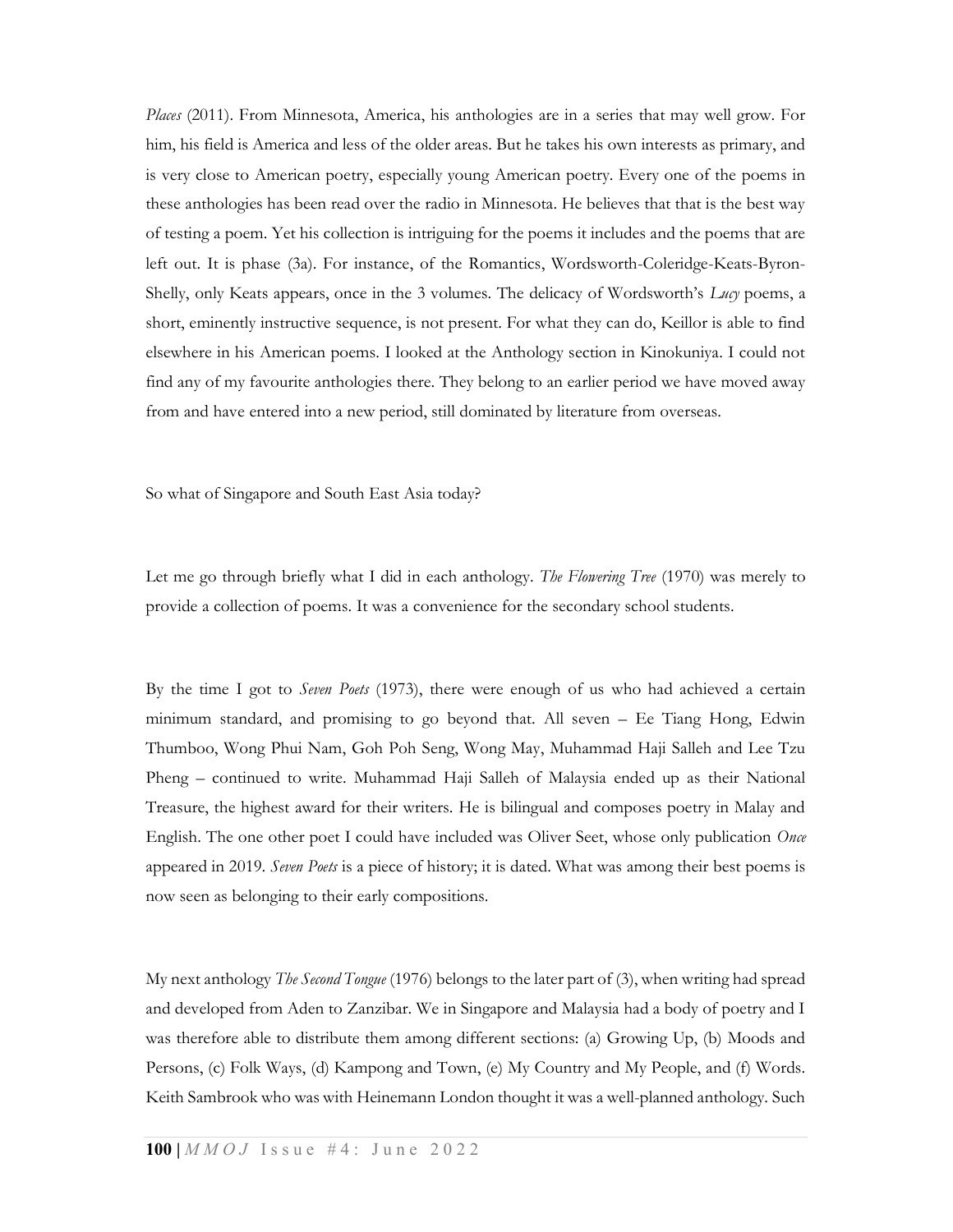were the times that I looked for poets, and poems. For not all the poets I selected continued to write. A few wrote one, two or three poems of interest and then dropped out. It was an anthology of its time which I tried to make interesting, by arranging the poems the way I did.

Before the next small but important anthology, Reflecting on the Merlion: An Anthology of Poems which I did with Yeow Kai Chai in 2009, I was General Editor for the ASEAN anthology for Singapore, a most expensive undertaking. Each of the 6 nation was allotted the same, enormous budget, and left free to shape its volumes. Singapore had 4. The first, of poetry in our official languages, appeared in 1985. Each nation had literary elements attracting strong politics. Malaysia would have only Malay writing; work in Chinese, Tamil and English, would be excluded. No Wong Phui Nam, sadly. Both Thailand and the Philippines had Malay writers in their southern parts. Unlike in Malaysia, they were included. For political reasons I asked that the Singapore volumes treat each language separately. Otherwise Malay would have a large beginning and then tail off, small. Our Editors for the project were specialists. The last 3 volumes appeared in 1980. An ASEAN project; a Singapore only experience. Nothing more, apart from observation.

The Merlion anthology, also of 2009, done with Kai Chai, had 3 other language editors, each a specialist. The Merlion is one of our very few symbols and will likely continue to inspire poems, which will form an interesting Singapore sub-theme. Coming poets will compose their poetry using it. It will gradually loose its early, poetically uncomfortable history.

 $\mathcal{Q}$  Words: Poems Singapore and Beyond (2 010) is perhaps my most serious anthology. It is meant to help students and teachers. The Introduction maps the development of stages (3) and (3a), taking in the whole of the British Empire. It examines key developments in the main phases of her imperial expansion over the globe, over the years, summed up in 3 fairly detailed diagrams, with arguments and explanations, and elaborate endnotes, I worked into the space allotted. I did not know Keillor's anthologies. Yet  $\mathcal{C}$  *Words* shared the principles we both applied in the selection of poems. We picked a combination of familiar, well-known ones, those middling, and young, new poems from home. Most of us would know 'Sailing to Byzantium', particularly the final stanza:

Once out of nature I shall never take

My bodily form from any natural thing,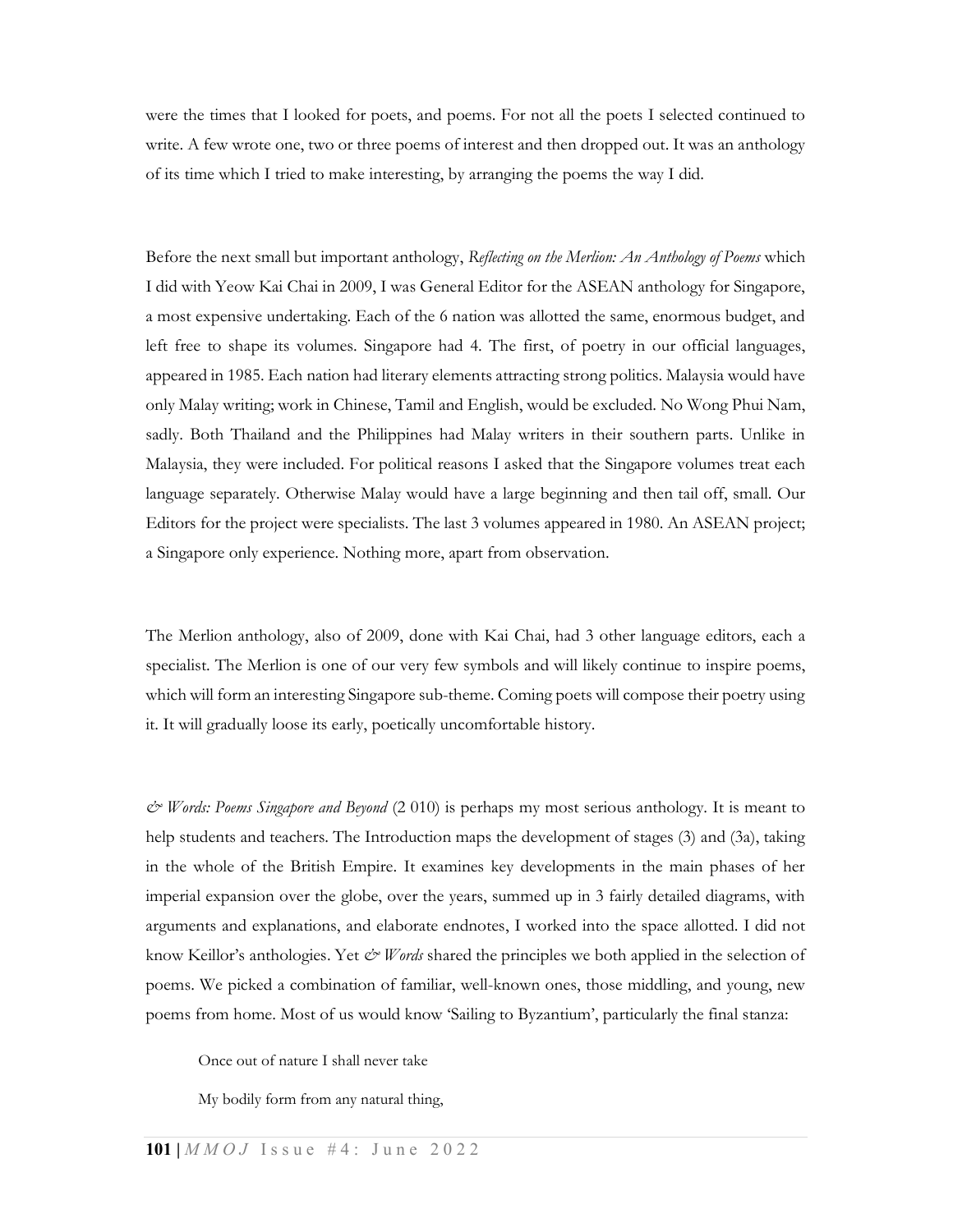But such a form as Grecian goldsmiths make Of hammered gold and gold enamelling To keep a drowsy Emperor awake; Or set upon a golden bough to sing To lords and ladies of Byzantium Of what is past, is passing, or to come.

Each of the preceding 3 stanzas has the same, utterly unique neatness of thought-feeling argument built around it, taking the poem steadily, firmly further. A clear answer to 'Those dying generations'. A poem that grows in you, even if you are firmly Christian.

I wanted short serious, forms popular among all our poets to balance the heavy, earlier part that taxed readers, and decided to have four: couplet, haiku, quatrain and pantun. It reminded readers that we could contribute to our English. The pantun was at the core of Malaya poetics in our part of the world; the haiku, borrowed from the Japanese, a form whose intricacies over seventeen syllables were subtle to monumental. And the Sa'adi couplet

The thirst now drying me I cannot ease

With spring water, though I empty seas.

Thirst

had another version:

The thirst that parches me I cannot ease

With limpid water, though I drank the seas.

that I hoped the reader would trace. And a 3-page recommended reading list. The anthology had enough to support a semester course.

There were other anthologies I did for the Creative Arts Programme I founded utilising funds from Yap Boh Tiong, and located with the gifted students' programme of the Ministry of Education. I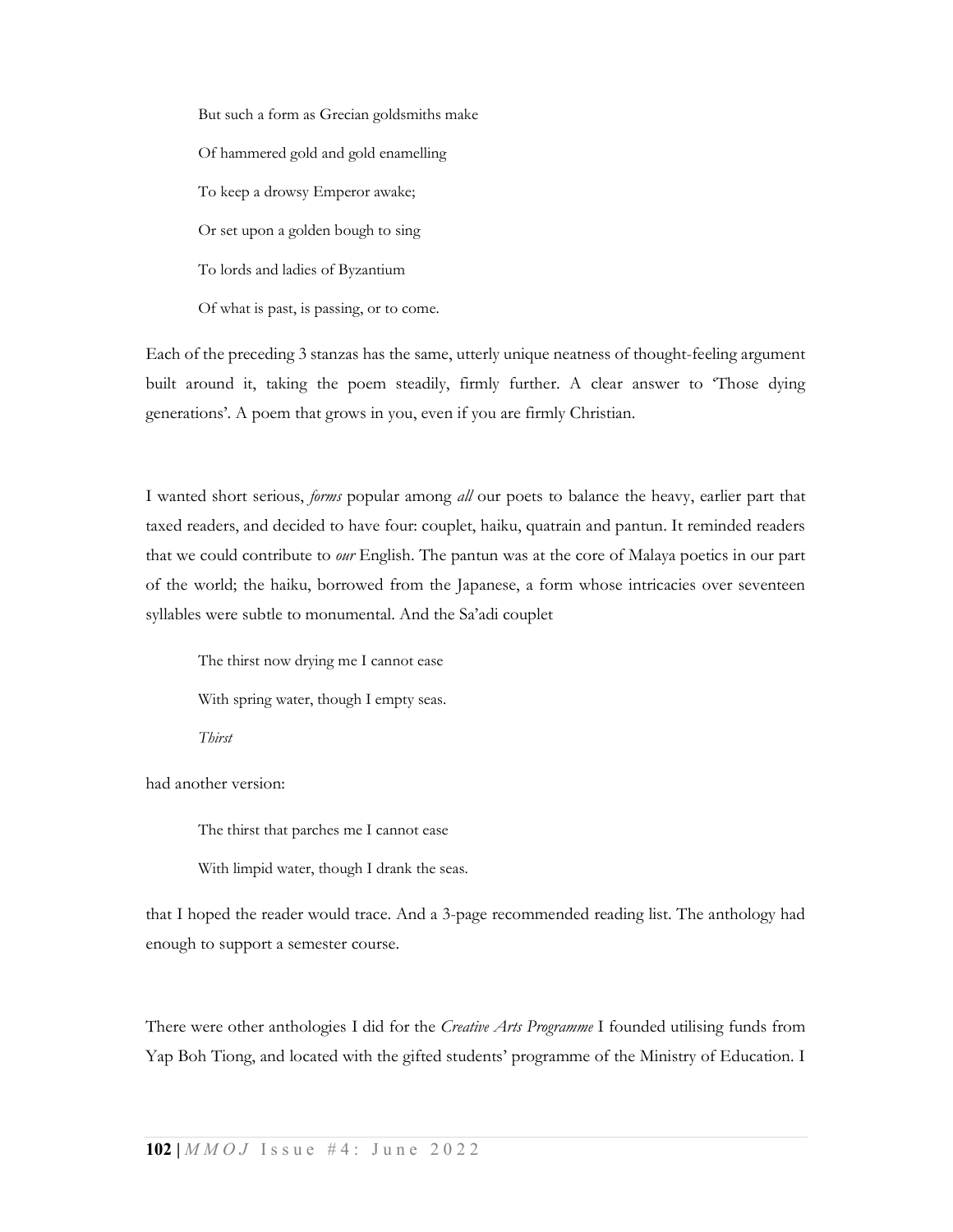recall doing 2 anthologies for them. Each annual volume carrying students' work was done by Anne Pakir.

I was the Chief Editor of Journeys: Words, Home and Nation, Anthology of Singapore Poetry (1984-1995) (1995), which had poems in our 4 languages. The Chinese, Malay and Tamil poems had English translations side by side. Tommy Koh, who contributed a Foreword, felt that poetry is special:

And of the arts, it is literature that gives the most comprehensive expression to both the individual and collective life-experience of a people. And of literature, it is poetry that makes a special contribution through its reach, intensity, resonance and ways of seeing, remembering and capturing.<sup>7</sup>

I did not have much to do. The selection of poems had my full approval.

In 2009 we celebrated the 25<sup>th</sup> anniversary of Singapore's internal self-government. I wanted control and therefore had the help of only 3 senior associated editors. Poems were arranged according to the age of the poets. English translations followed the poems which had beautiful illustrations. An interesting point about Lee Kuan Yew. Alfian Sa'at's piece was critical of him. I was asked to look at it again. This I had expected and asked whether Lee, whose so many achievements were massive and obvious, could not take it. Nihil obstat.

Finally, Southeast Asia. Rajeev Patke, Isabela Banzon, Philip Holden and Lily Rose Tope, edited An Anthology of English Writing from Southeast Asia, from the Philippines, Malaysia and Singapore. They left out the English writing of Hong Kong which Bolton and Shirley Lim did much to promote. Agnes Lam's poetry for instance. Hong Kong is at the northern edge of Southeast Asia with which she has close relations. It is normally a thriving centre and a major user of English.

There is no extensive organic intimacies between the poets and other writers of the region that would lead to a special sharing of literary intimacy. We have trade and social relations. Our Englishes are different, with the Philippines having theirs from America; the others from Britain.

<sup>7</sup> Journeys: Words, Home and Nation, Anthology of Singapore Poetry (1984-1995), UniPress, The Centre for the Arts, National University of Singapore, p xxiii.